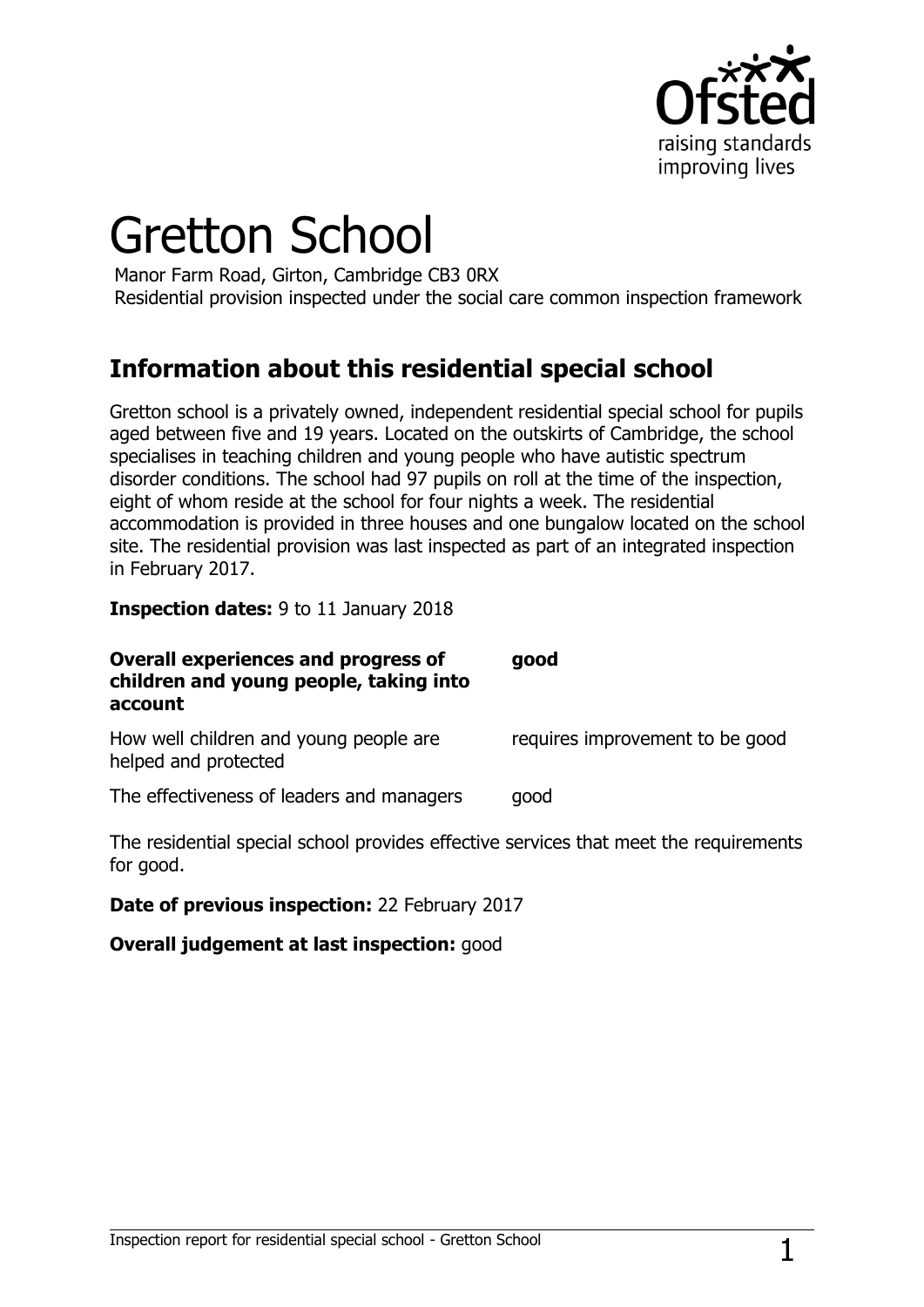

## **Key findings from this inspection**

This residential special school is good because:

- $\blacksquare$  The children have good, effective relationships with the staff who support them. The staff know the children well.
- The children enjoy the experience of staying in residence. They make progress as a result.
- Parents report that communication is strong and effective. The staff work well with outside agencies.
- The staff receive regular supervision. They speak positively about the support and guidance that they receive from the residential manager and the team leaders.
- The children access a wide range of activities. These provide the children with new experiences while reinforcing the development of social skills.
- The children have appropriate freedom. They make progress towards independence as a result.
- There are few behavioural incidents in the residential provision. The staff support the children to manage their behaviour well.
- Internal monitoring by the residential manager has improved considerably since the last inspection.
- The points for improvement made at the last inspection have been addressed.

The residential special school's areas for development are:

- The response to emerging risks related to a recent safeguarding concern was not sufficient. The risk assessment lacked depth and clarity, and was not known to staff. The staff understanding of internet safety is not reflected in individual children's risk assessments. Some key records are not consistently clear enough, with some lacking summary and evaluation.
- There is no independent person whom the children may contact directly about personal problems or concerns at the school.
- Staff are not enrolled quickly enough on courses to work towards required professional qualifications.
- Recruitment processes are not consistently strong enough. It is not always clear if full employment histories have been gathered. When an applicant has worked overseas, the rationale for not seeking an overseas criminal check is not recorded.
- Monitoring by governors is not consistently strong enough, with limited evidence of reports being shared, and some whole school reports lacking consideration of residence.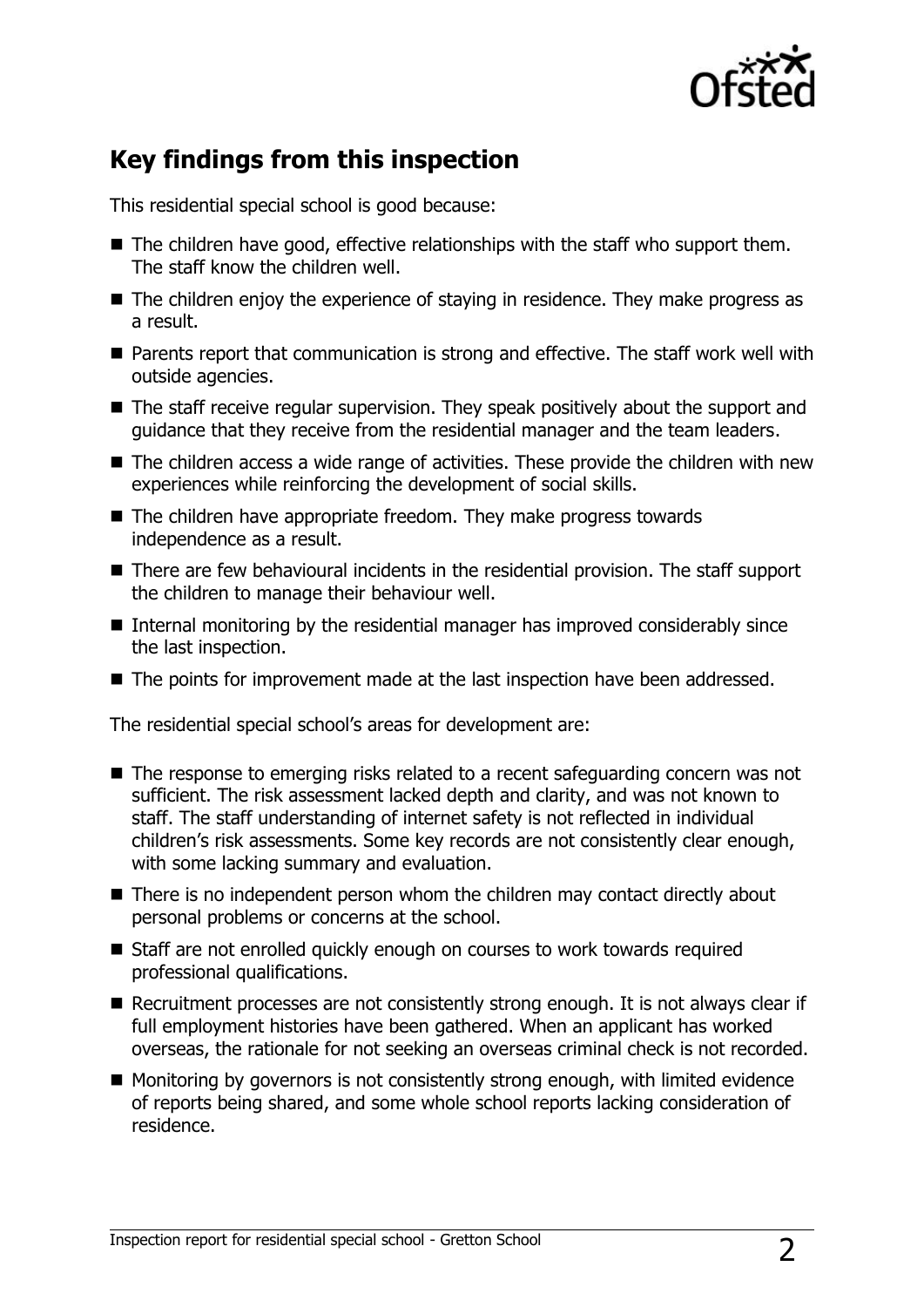

## **What does the residential special school need to do to improve?**

## **Compliance with the national minimum standards for residential special schools**

The school does not meet the following national minimum standard(s) for residential special schools:

- 2.2 The school identifies at least one person other than a parent, outside the staff, and those responsible for the leadership and governance of the school who children may contact directly about personal problems or concerns at the school. This person may be known as the 'independent person'. Children are informed who this person is, and how to contact them and they are easily accessible. Children are also provided with one or more appropriate helpline(s) or outside contact numbers, including the Office of the Children's Commissioner for England, to ring in case of problems or distress.
- 6.3 The school ensures that the welfare of pupils at the school is safeguarded and promoted by the drawing up and effective implementation of a written risk assessment policy and appropriate action is taken to reduce risks that are identified.
- 19.2 All existing care staff have attained a relevant minimum level 3 qualification or have qualifications which demonstrate the same competencies. All new staff engaged from the commencement of these standards hold these qualifications or begin working towards them within 3 months of confirmation of employment.

### **Recommendations**

- Ensure that all records relating to safeguarding concerns, complaints and staff conduct are clear, complete and recorded in a timely manner.
- Ensure that all recruitment files clearly show employment histories and explanations for employment gaps, and that the school's policies and procedures are clear about what recruiting managers should do regarding overseas applicants. This should include ensuring that the rationale for not seeking an overseas check is included on relevant personnel files.
- Ensure that records support and fully record the monitoring activity undertaken by the governors.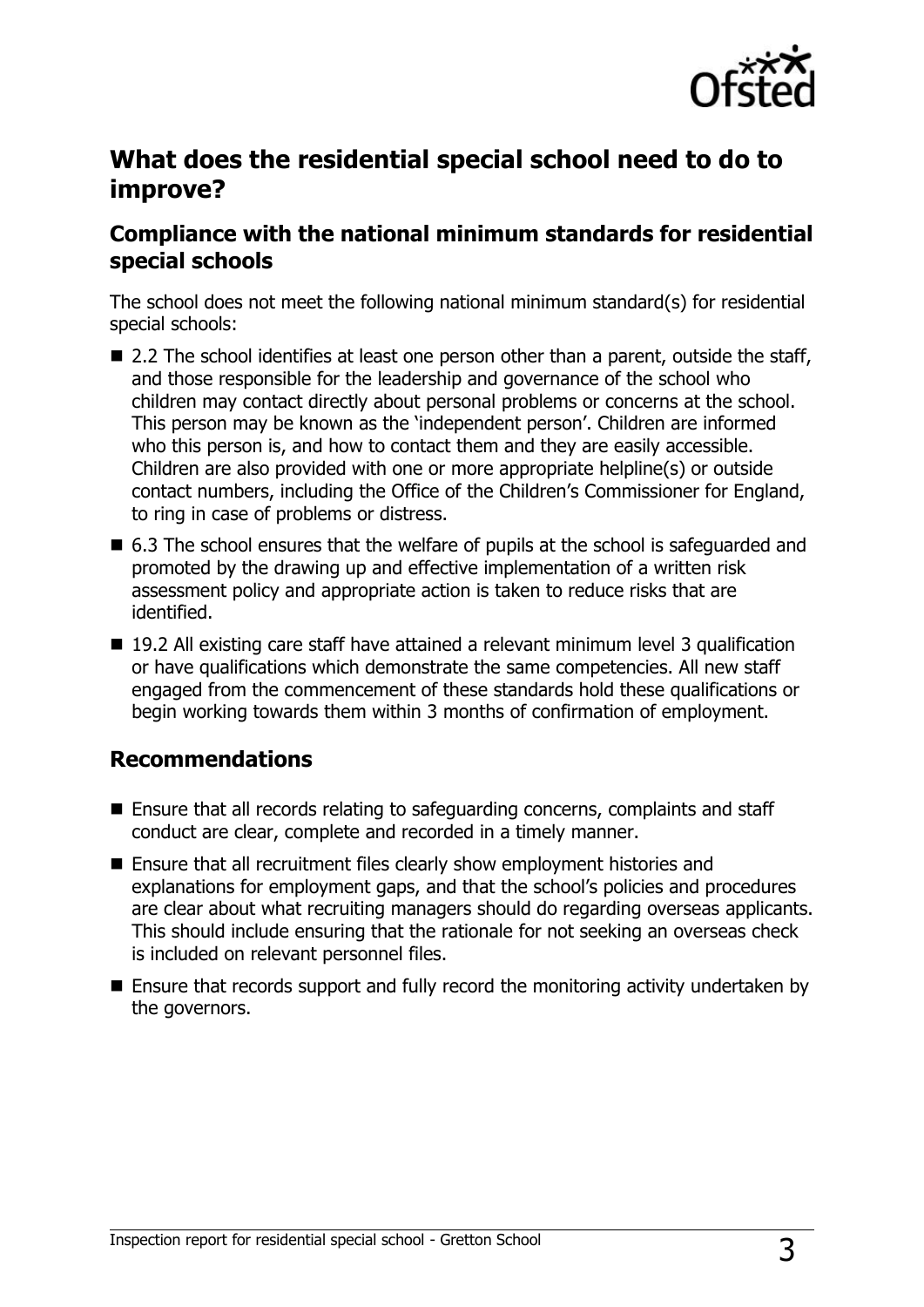

# **Inspection judgements**

#### **Overall experiences and progress of children and young people: good**

The residential provision is good. The response to safeguarding concerns in the majority of cases is good. However, there is a need to improve the quality and oversight of risk assessments. On one occasion, during which the residential manager was absent, the response to emerging risks was not sufficient. Despite this, there are a number of strengths. The children benefit from good outcomes and experiences, and they make good progress because they stay at the residential provision.

The children have good, effective relationships with the staff who support them. The staff know the children well. The children speak positively about them. Families report that the children receive well-coordinated and consistent care. They say that this care makes a significant difference. One parent said, '[The school is the] best thing that has ever happened to him. He feels secure and happy; he has not felt like that before.' Positive, good-humoured and supportive interactions were seen throughout the inspection. Children feel settled as a result. One child said, 'I feel safe and secure here. I am not anxious like I was before.'

Parents report that communication is strong and effective. The children and their families say that introductions to the residential provision are handled well. The children are able to contact their families during their time at school. Some of the children have developed friendships with other residential pupils. They are able to spend time with them and enjoy leisure activities together.

The children are able to access a wide range of activities. This is a strength. The children spoke with excitement and enthusiasm about some of the activities that they had participated in, such as trips to the cinema, going to see bands and a trip to a local water park. Families report that the children's participation in these activities has a significant impact. The children, many of whom find socialisation a difficult skill to master, are able to develop their social skills. A parent said, 'They [the staff] really look after social needs. He [my child] walks to the shop. They worked really hard on this. They go out socially as a group, and that is really important for these children; getting them out and enjoying social situations.'

The staff support the children to develop their independence skills in a safe way. The staff ensure that there is careful planning and review. They ensure that the children are confident in each task. This approach equips the children with the skills to keep themselves safe and manage in the community in a safe way. As a result, the children make progress. They go into town on the bus independently, cook meals and go to the local shops. This progress changes children's futures. One parent said, 'The level of care is exceptional. It is not just care. He [child] is being helped to be independent. It is now possible that he may be able to live independently.'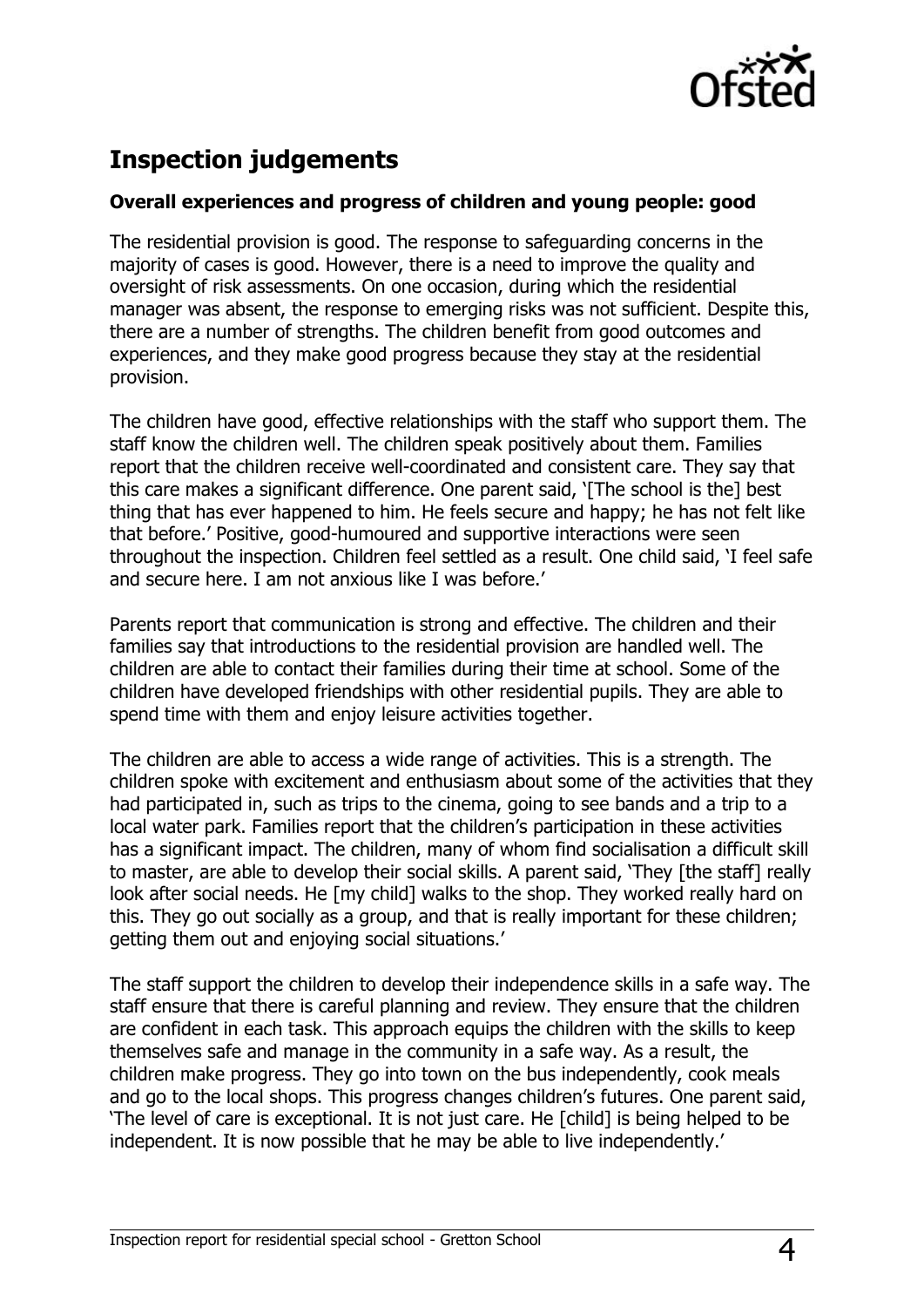

The children attend school. For some children this is a significant improvement because they did not attend or struggled with attendance in the past. The children themselves report that they feel progress has been made in this area. There is a joined-up approach to encouraging the children to engage with education, with the residential staff working at the school. This means that the children's education goals and targets are monitored, and reinforced during residential time.

The children's health needs are managed effectively. A system is in place to manage medication, and staff have their competency to administer medication assessed. The staff support the children to access additional health services as necessary, although the primary responsibility for this remains with parents. Managers work with parents and children when new health needs emerge. A parent said, 'It was [the school's] support that resulted in a diagnosis. This was because they [the staff] listened to him.' The staff benefit from support from a music therapist. The staff have protected time once a fortnight to come together as a multi-disciplinary team to discuss and reflect on the needs and experiences of a residential pupil. These discussions focus on a different child each time so that the staff are fully aware of the needs and progress of every child.

The children said that the staff listen to them. House meetings take place on a regular basis and the staff seek the children's views. The children say that they are able to raise concerns with staff. They say that they would be able to complain if they wanted to. However, there is no independent person whom children can contact directly about personal problems or concerns at school or in residence. Although work is ongoing to identify someone, this has yet to come to fruition.

#### **How well children and young people are helped and protected: requires improvement to be good**

In the absence of the residential manager, the response by designated staff to new risks arising from a recent safeguarding concern was not sufficient. Individual risk assessments that were completed after the incident were not on the children's files, and could not be located until the end of the second day of the inspection. The actions identified in the risk assessments did not sufficiently address the risks. There was no evaluation of the degree of risk, the seriousness of the potential harm and the likelihood of such harm. The recommended additional safeguards were not clear. Consequently, important information in the risk assessments was not known by staff, and there is no record of the actions taking place. In addition, records relating to this incident and other safeguarding concerns were not consistently clear enough, with some lacking summary and evaluation.

Approaches to recruitment are not consistently strong enough. Records do not always clearly identify whether gaps in employment history have been explored. In addition, the school's approach to seeking information from overseas agencies when an applicant has worked overseas lacks clarity. The current policies and procedures offer no guidance for recruiting managers on what to do in these circumstances. This creates a risk of inconsistent practice in recruitment.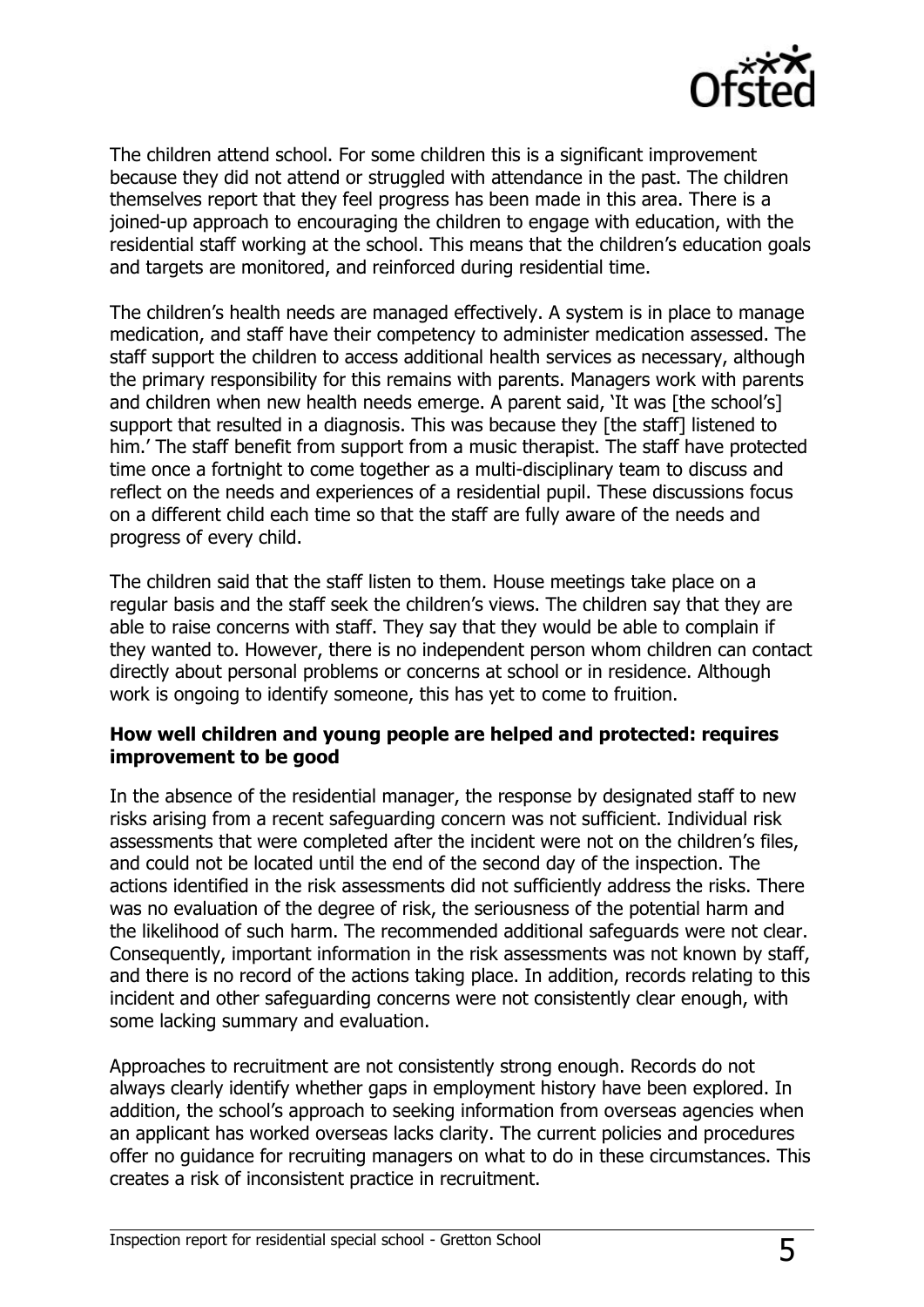

Managers work with children, staff and parents to increase the children's understanding of the risks that the internet may pose. The staff provide training for parents, and the school website gives information about new and emerging areas of internet-related concern. However, this information does not translate into individual risk assessments. As a result, the staff lack guidance on how to manage the risks associated with children bringing internet-enabled devices into residence.

The staff work well with outside agencies. They take on board safeguarding advice and follow procedures. The designated officer reports that communication is effective and advice is sought as needed. A police officer provided positive feedback. They said that the school has engaged with them and other agencies regarding a recent safeguarding issue. The police officer had no concerns about the actions of the school or information sharing.

Children do not go missing from the residential provision. The children have appropriate freedom. They make progress towards independence as a result. The children have a sense of security because of the care that they receive. This sense of security empowers them to take reasonable risks. A parent said, 'It provides consistency. They can stretch him in a way that I cannot. It is peer-led learning. They get him out in the community. He feels safe to be stretched in that environment.'

The staff manage the children's behaviour well. There are very few behavioural incidents. The use of physical intervention in the residential provision is low. The staff have a clear protocol and strategy in place. The manager oversees the records of each incident and ensures that debriefings take place with the children and the staff. Families report that the children are making progress with their behaviour. One parent said, 'He [my child] did not use to manage his behaviour, but now he does.' Another parent said, 'Whatever they do works! They [the staff] provide treats and motivation. They are clear about what is expected from them [the children].' The staff consistently work in the same houses with the same children to build familiar relationships. The children have individual behaviour plans that identify strategies to help de-escalate and manage behaviours. Consequently, the houses are very settled.

#### **The effectiveness of leaders and managers: good**

The manager of the residential provision is well respected by his team. He has been the manager for just over a year, and has high aspirations for the children. During his time in post, he has overseen significant improvements in the monitoring of the quality of the residential provision. He continues to attend training and ensures that he is up to date with new guidance and relevant documents.

The residential manager ensures that the needs of the children are prioritised. The managers monitor the progress that the children make. The residential manager has a good understanding of the plans for the children. These plans are generally comprehensive.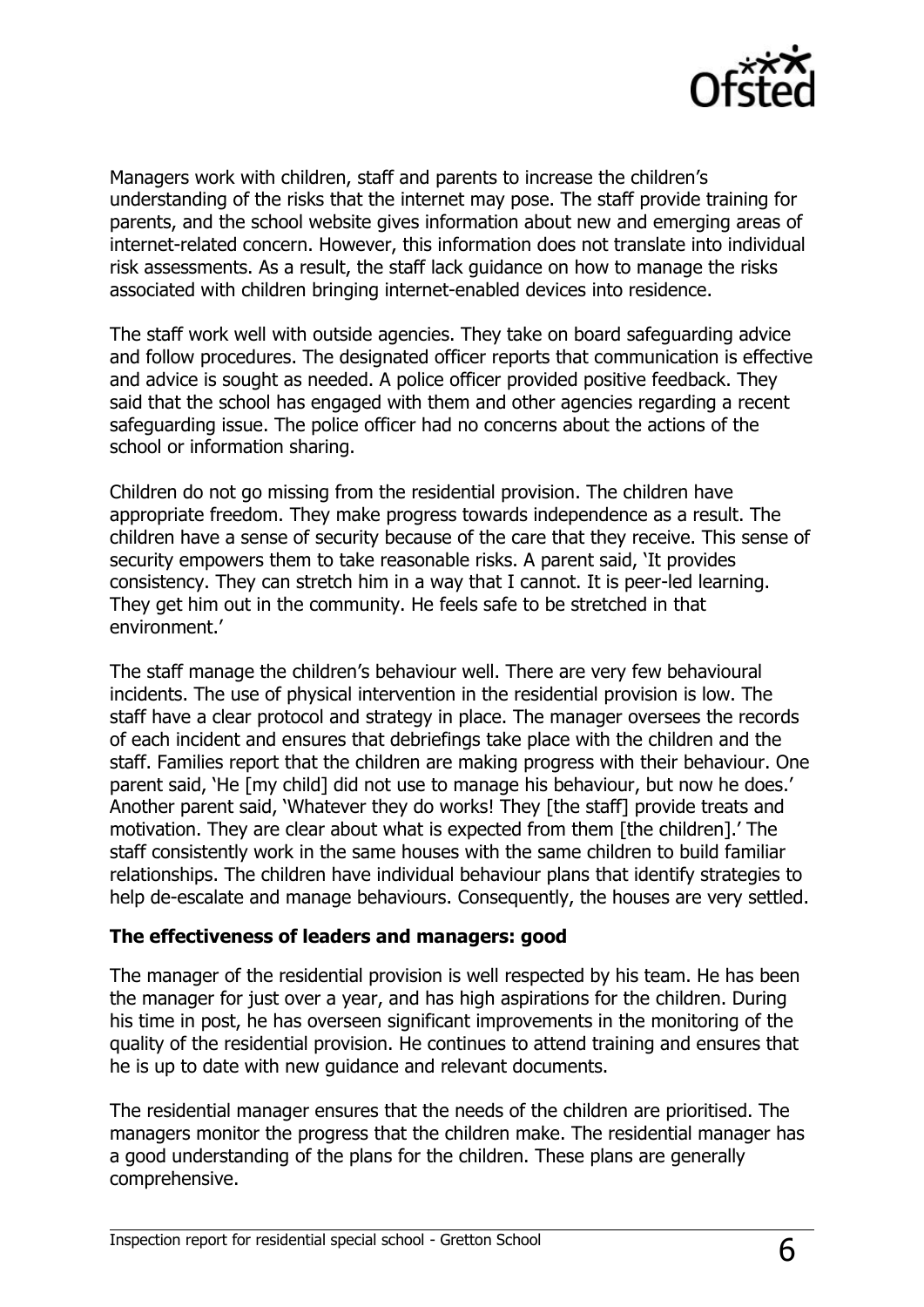

Families said that diversity is promoted and discriminatory behaviour is challenged and addressed. Observations during the inspection saw the staff being respectful towards the children and treating them with dignity.

The staff receive regular supervision. They speak positively about the support and guidance that they receive from the residential manager and the team leaders. This support helps the staff to work collaboratively and to take pride in their work. This, in turn, contributes to the consistency of the care that the staff provide.

The staff have access to training. However, less than a third of existing residential staff have a relevant level 3 qualification. There are staff who have been working at the school for more than three months who have yet to begin working toward a qualification. This means that children are receiving support from staff who have not yet had the training or learning and development opportunities expected.

The residential manager and his team leaders regularly monitor the quality of care. This monitoring has improved considerably since the last inspection. The monitoring is well organised, identifies shortcomings, includes a plan to address them and is then followed up to ensure that the actions have been completed.

Monitoring by governors is less effective. There is little evidence that independent monitoring reports have been shared with all of the governors. One report that was shared was not shared in a timely way. In addition, the safeguarding report that was presented to governors did not sufficiently distinguish between practice that takes place in the school and practice that takes place in the residence. This does not provide the governors with a clear picture of the quality of the service, to enable them to provide challenge and scrutiny to drive improvement.

## **Information about this inspection**

Inspectors have looked closely at the experiences and progress of children and young people. Inspectors considered the quality of work and the differences made to the lives of children and young people. They watched how professional staff work with children and young people and each other and discussed the effectiveness of help and care provided. Wherever possible, they talked to children and young people and their families. In addition, the inspectors have tried to understand what the school knows about how well it is performing, how well it is doing and what difference it is making for the children and young people whom it is trying to help, protect and look after.

Using the 'Social care common inspection framework', this inspection was carried out under the Children Act 1989 to assess the effectiveness of the service, how it meets the core functions of the service as set out in legislation, and to consider how well it complies with the national minimum standards.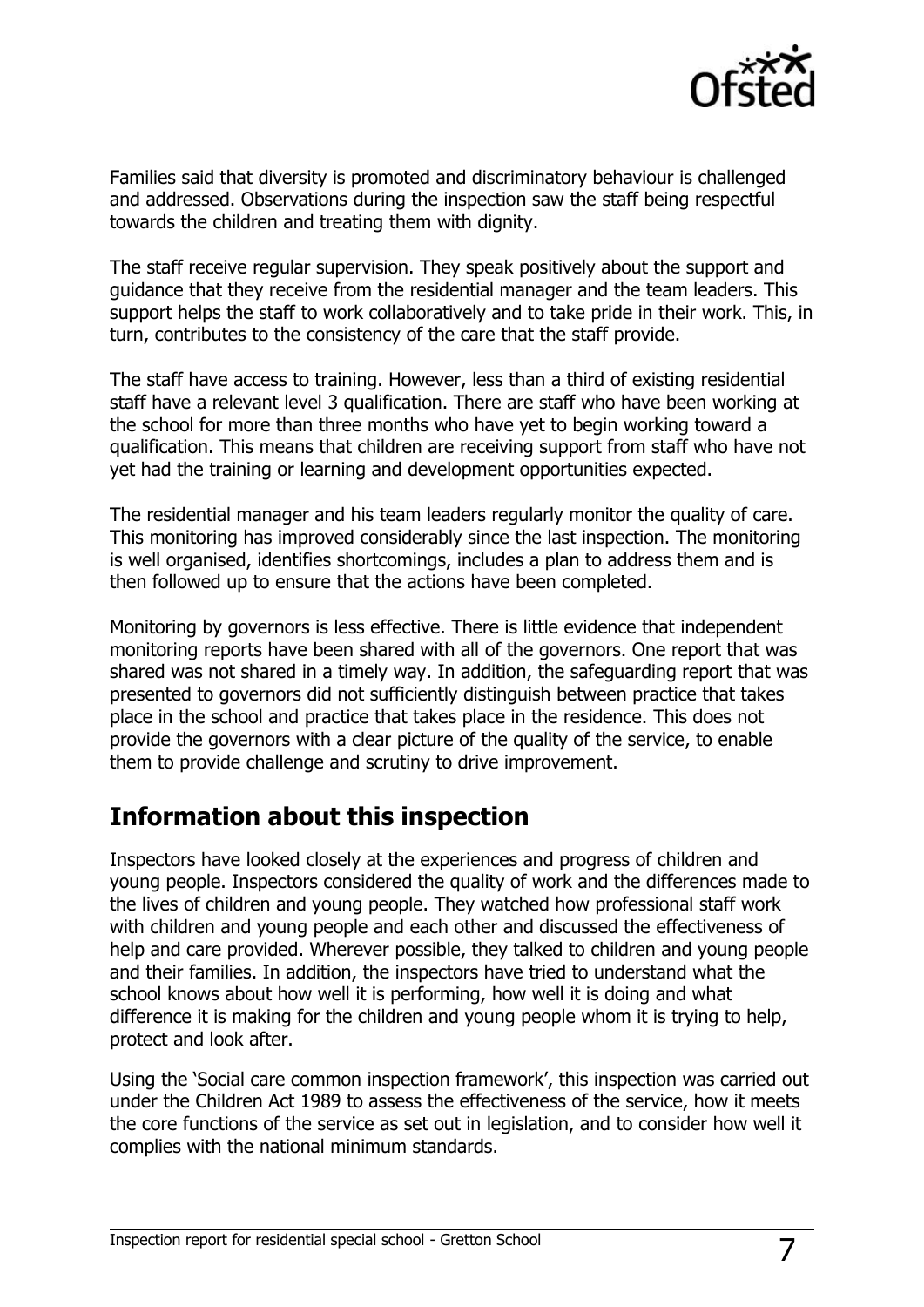

# **Residential special school details**

**Social care unique reference number:** SC425708 **Headteacher/teacher in charge:** Ms. Zoe Kirby **Type of school:** Residential special school **Telephone number:** 01223 277438 **Email address:** principal@grettonschool.com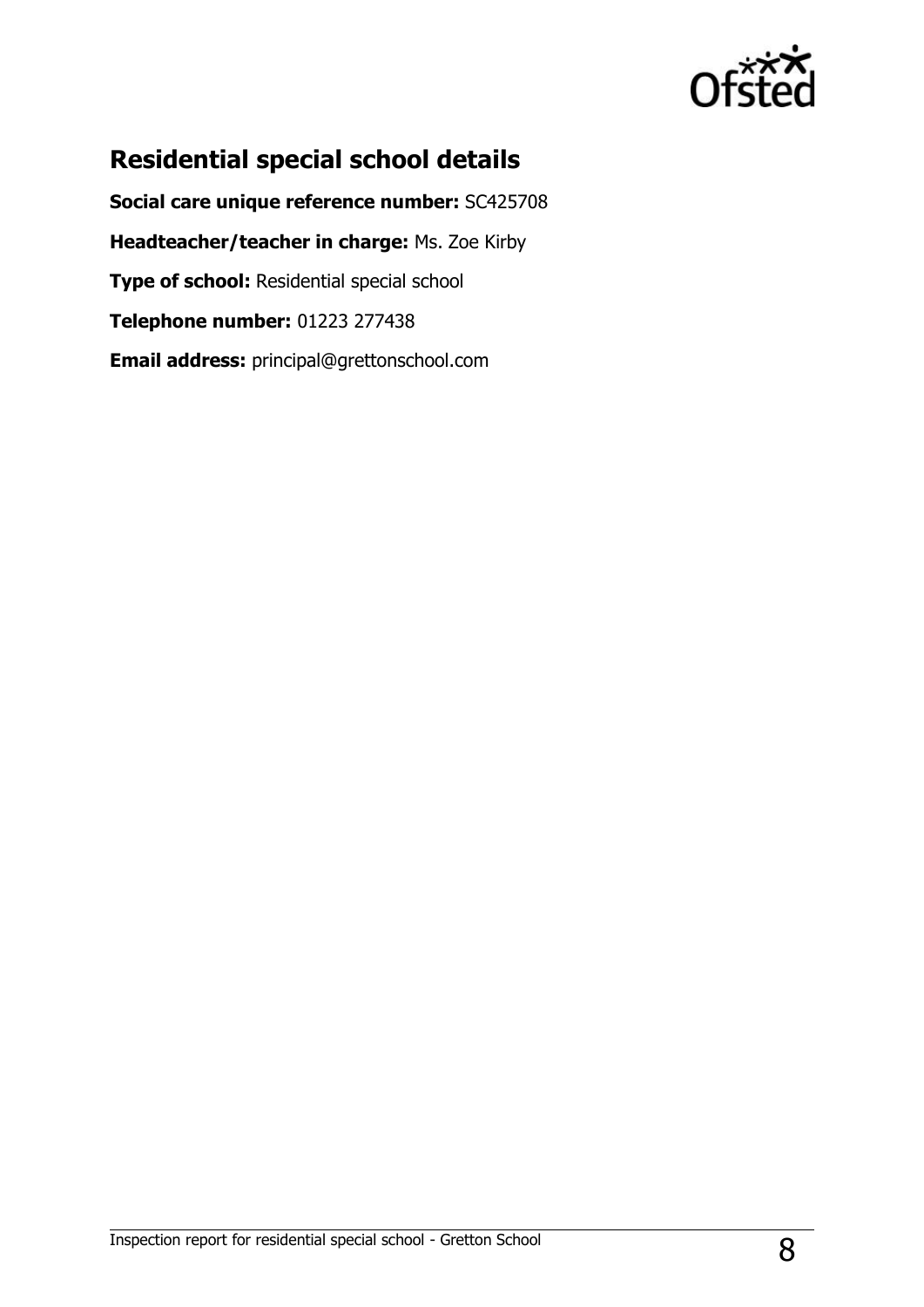

## **Inspectors**

Ashley Hinson, social care inspector (lead) Debbie Young, social care inspector